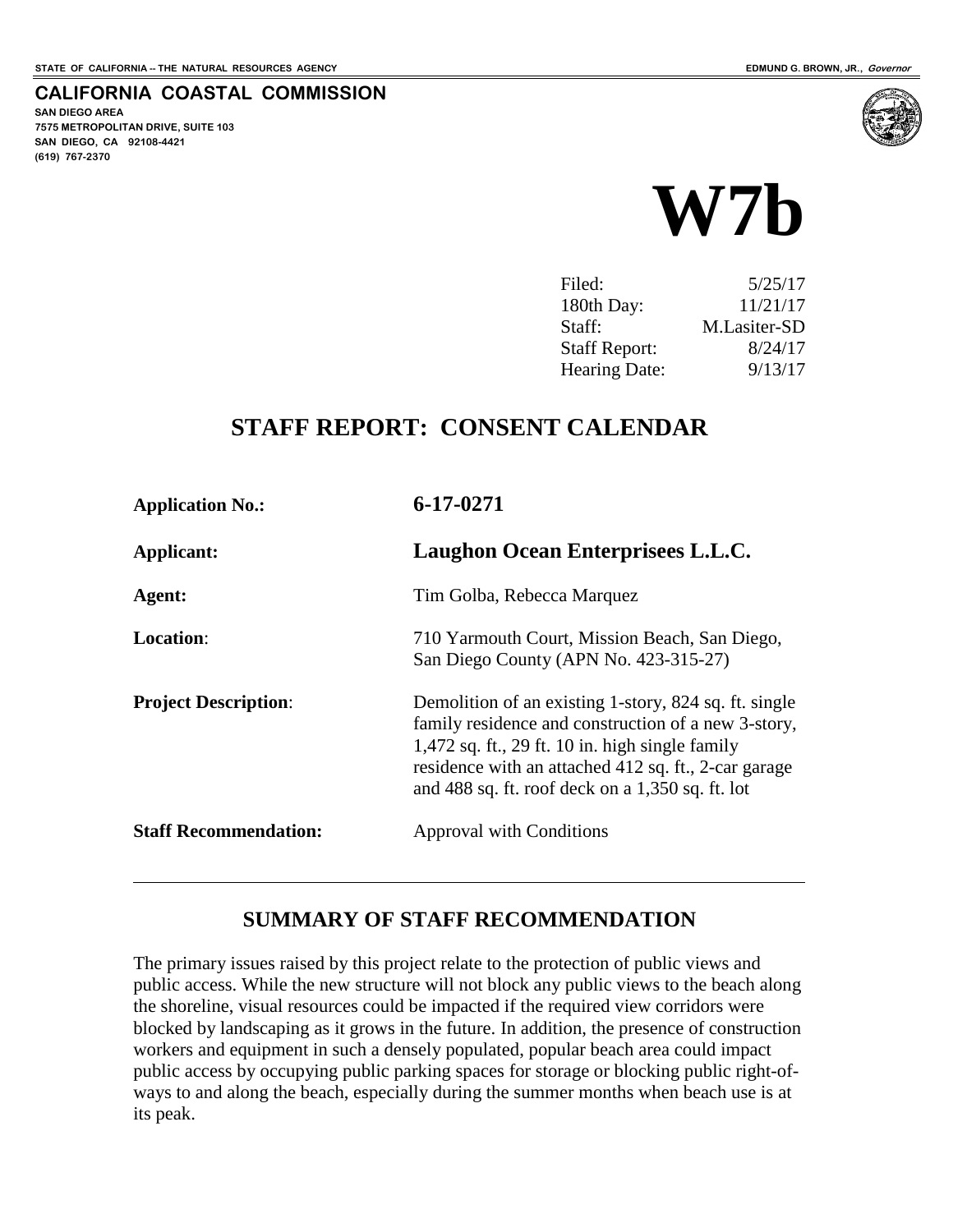To address these potential adverse impacts, Commission staff is recommending several special conditions. **Special Condition 1** requires submittal of final site construction and landscaping plans that limit landscaping in the public view corridors to a height of 3 feet. **Special Conditions 2 and 3** prohibit development activity during the busy summer months between Memorial Day Weekend and Labor Day so as to remove the potential of development activity impeding coastal access and require the property owner submit a written agreement that acknowledges and accepts the construction timing limitations and will submit a weekly construction schedule to confirm.. **Special Condition 4** requires the applicant to record a deed restriction against the property that imposes the conditions of the permit for the purpose of providing notice to future property owners. Therefore, as conditioned, the project will be consistent with the public access and visual resource protection policies of Chapter 3 of the Coastal Act, and no impacts to coastal resources are anticipated.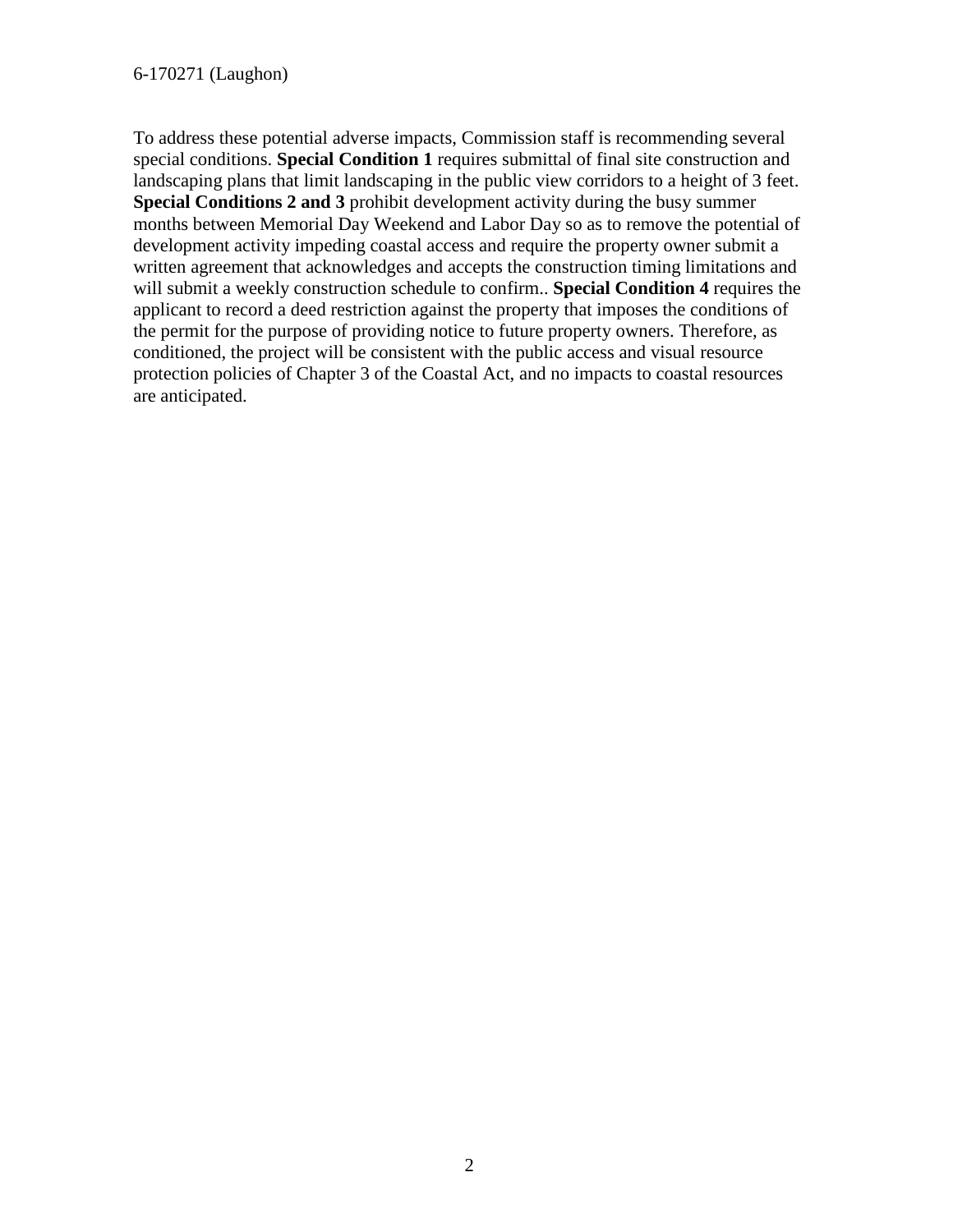# **TABLE OF CONTENTS**

| $A_{1}$ |  |
|---------|--|
|         |  |
|         |  |
|         |  |
|         |  |

## **EXHIBITS**

[Exhibit 1 – Vicinity Map](https://documents.coastal.ca.gov/reports/2017/9/w7b/w7b-9-2017-exhibits.pdf) [Exhibit 2 – Aerial Photo](https://documents.coastal.ca.gov/reports/2017/9/w7b/w7b-9-2017-exhibits.pdf) [Exhibit 3 – Site Plan](https://documents.coastal.ca.gov/reports/2017/9/w7b/w7b-9-2017-exhibits.pdf)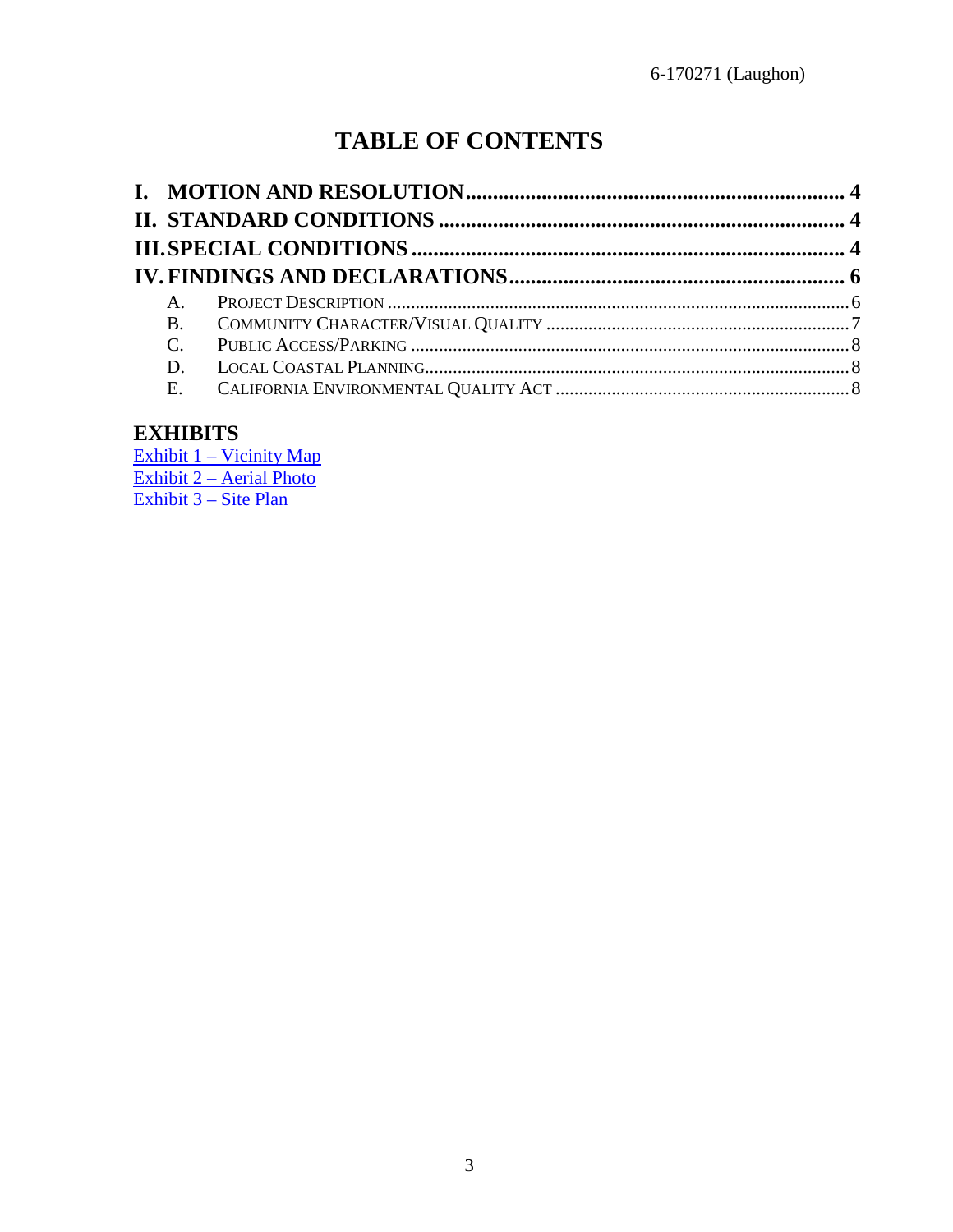## <span id="page-3-0"></span>**I. MOTION AND RESOLUTION**

#### **Motion:**

*I move that the Commission approve the coastal development permit applications included on the consent calendar in accordance with the staff recommendations.* 

Staff recommends a **YES** vote. Passage of this motion will result in approval of all the permits included on the consent calendar. The motion passes only by affirmative vote of a majority of the Commissioners present.

## <span id="page-3-1"></span>**II. STANDARD CONDITIONS**

This permit is granted subject to the following standard conditions:

- 1. **Notice of Receipt and Acknowledgment**. The permit is not valid and development shall not commence until a copy of the permit, signed by the permittee or authorized agent, acknowledging receipt of the permit and acceptance of the terms and conditions, is returned to the Commission office.
- 2. **Expiration.** If development has not commenced, the permit will expire two years from the date on which the Commission voted on the application. Development shall be pursued in a diligent manner and completed in a reasonable period of time. Application for extension of the permit must be made prior to the expiration date.
- 3. **Interpretation.** Any questions of intent of interpretation of any condition will be resolved by the Executive Director or the Commission.
- 4. **Assignment.** The permit may be assigned to any qualified person, provided assignee files with the Commission an affidavit accepting all terms and conditions of the permit.
- 5. **Terms and Conditions Run with the Land.** These terms and conditions shall be perpetual, and it is the intention of the Commission and the permittee to bind all future owners and possessors of the subject property to the terms and conditions.

## <span id="page-3-2"></span>**III. SPECIAL CONDITIONS**

This permit is granted subject to the following special conditions:

#### 1. **Submittal of Final Plans**

## **PRIOR TO ISSUANCE OF THE COASTAL DEVELOPMENT PERMIT**, the

applicant shall submit, for the review and written approval of the Executive Director a full-size set of the following final plans: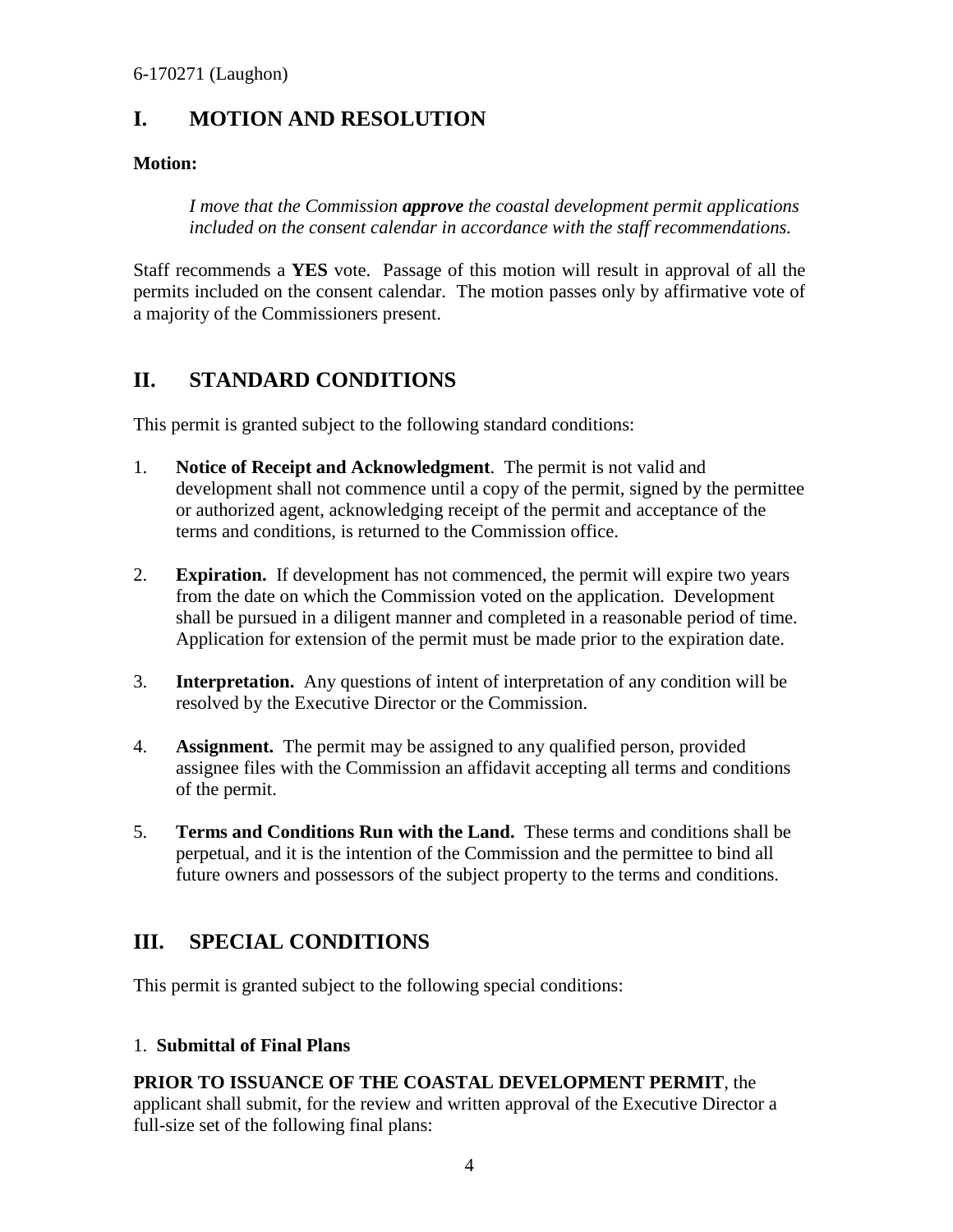- (a) Final Project Plans that substantially conform with the plans submitted to the Commission, titled "Laughon Residence Appendix B Submittal Set" dated 2/24/2017, and
- (b) Final Landscape/Yard Area Plans that substantially conform with the plans submitted to the Commission, titled "Laughon Residence Landscape Development Plan" dated 3/22/2017 and received at the San Diego Commission Office on 7/28/2017, and shall include the following:
	- i. A view corridor, 10 feet wide, shall be preserved in the south yard area adjacent to Yarmouth Court. All proposed landscaping in the south yard area shall be maintained at a height of three feet or lower (including raised planters) to preserve the views from Mission Boulevard toward the ocean.
	- ii. All landscaping shall be drought tolerant, native or non-invasive plant species. All landscape materials within the identified view corridors shall be species with a growth potential not to exceed three feet at maturity. No plant species listed as problematic and/or invasive by the California Native Plant Society, the California Exotic Pest Plant Council, or identified from time to time by the State of California shall be employed or allowed to naturalize or persist on the site. No plant species listed as "noxious weed" by the State of California or the U.S. Federal Government shall be utilized within the property. If using potable water for irrigation, the project shall use water-conserving emitters (e.g. microspray) and drip irrigation. Use of weather-based irrigation controllers and reclaimed water for irrigation is encouraged.
	- iii. Any fencing and walls, including glass walls, trellis walls, and retaining walls, in the southern yard setback areas along Yarmouth Court shall not exceed a height of three feet above the existing grade or proposed grade, whichever is lower.
	- iv. A written commitment by the applicant that five years from the date of the issuance of the coastal development permit for the residential structure, the applicant will submit for the review and written approval of the Executive Director a landscaping monitoring report, prepared by a licensed Landscape Architect or qualified resource specialist, that certifies whether the on-site landscaping is in conformance with the landscape plan approved pursuant to this special condition. The monitoring report shall include photographic documentation of plant species and plant coverage.
- (c) If the landscape monitoring report indicates the landscaping is not in conformance with or has failed to meet the performance standards specified in the landscaping plan approved pursuant to this permit, the Permittee, or successor in interest, shall submit a revised or supplemental landscape plan for the review and written approval of the Executive Director. The revised landscaping plan must be prepared by a licensed Landscape Architect or qualified resource specialist and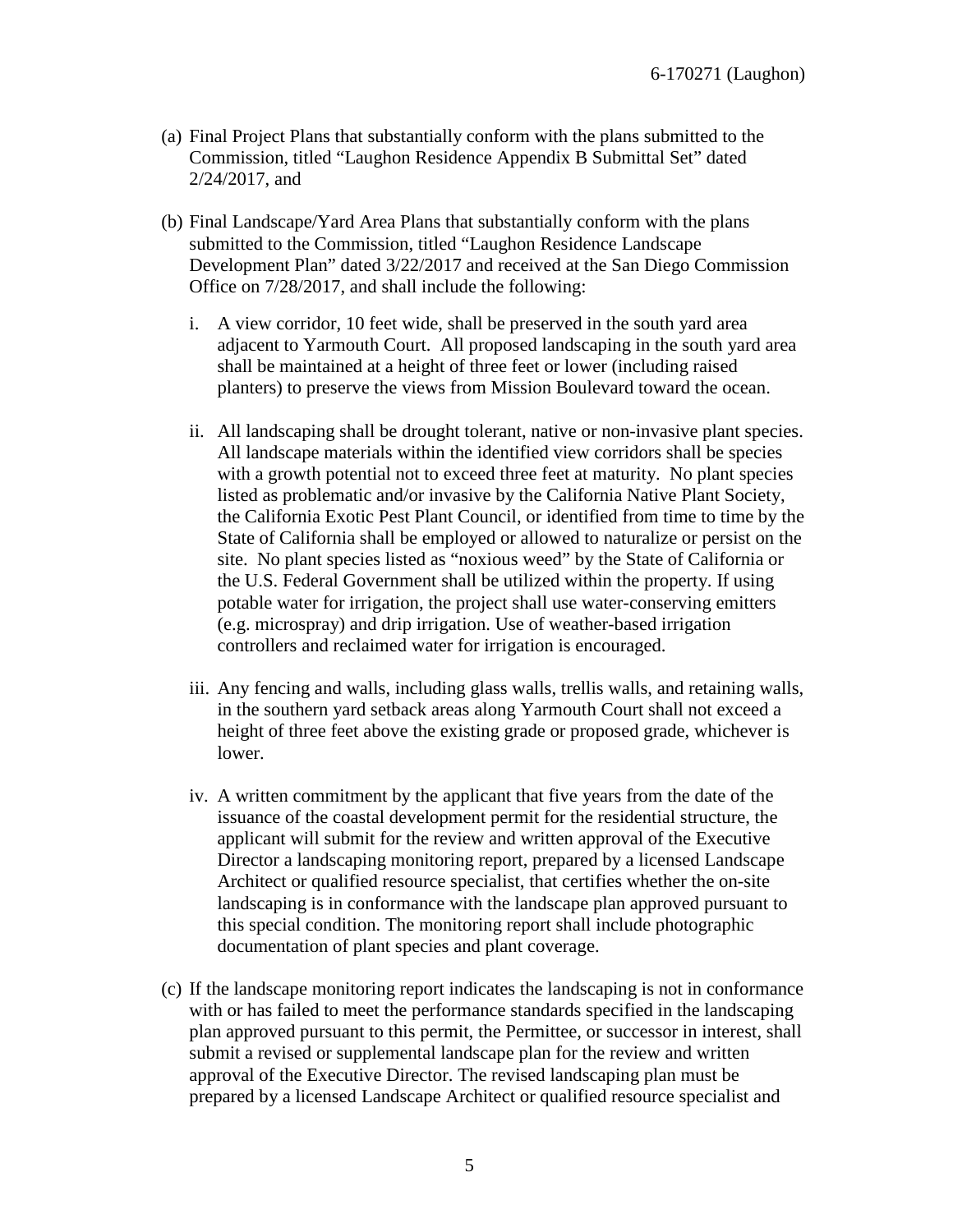shall specify measures to remediate those portions of the approved landscaping plan that have failed or are not in conformance with the original approved plan.

The permittee shall undertake development in conformance with the approved final plans unless the Commission amends this permit or the Executive Director determines that no amendment is legally required for any proposed minor deviations.

- 2. **Timing of Development.** No construction shall take place for the project from Memorial Day Weekend to Labor Day of any year. Access corridors and staging areas shall be located in a manner that has the least impact on public access via the maintenance of existing public parking areas and traffic flow on coastal access routes (e.g. no street closures or use of public parking as staging areas).
- 3. **Written Agreement. PRIOR TO ISSUANCE OF THE COASTAL DEVELOPMENT PERMIT**, the property owner shall submit a written agreement, in a form and content acceptable to the Executive Director that acknowledges and accepts the timing of development approved pursuant to Special Condition No. 2. and provides a weekly construction schedule to confirm that no construction will occur from Memorial Day Weekend to Labor Day.
- 4. **Deed Restriction. PRIOR TO THE ISSUANCE OF THE COASTAL DEVELOPMENT PERMIT**, the applicant shall submit to the Executive Director for review and written approval documentation demonstrating that the applicant has executed and recorded against the parcel(s) governed by this permit a deed restriction, in a form and content acceptable to the Executive Director: (1) indicating that, pursuant to this permit, the California Coastal Commission has authorized development on the subject property subject to the terms and conditions that restrict the use and enjoyment of that property, and (2) imposing the special conditions of this permit as covenants, conditions, and restrictions on the use and enjoyment of the property. The deed restriction shall include a legal description of the entire parcel or parcels governed by this permit. The deed restriction shall also indicate that, in the event of an extinguishment or termination of the deed restriction for any reason, the terms and conditions of this permit shall continue to restrict the use and enjoyment of the subject property so long as either this permit or the development it authorizes, or any part, modification, or amendment thereof, remains in existence or with respect to the subject property.

## <span id="page-5-0"></span>**IV. FINDINGS AND DECLARATIONS**

## <span id="page-5-1"></span>**A. PROJECT DESCRIPTION**

The proposed project is demolition of an existing 824 sq. ft. 1-story single family residence, and construction of a new 1,472 sq. ft., 29 ft. 10 in. high, 3-story single family residence with an approximately 412 sq. ft. attached 1-car garage and a 488 sq. ft. roof deck on a 1,350 sq. ft. lot at 710 Yarmouth Court in the Mission Beach community of the City of San Diego [\(Exhibit 1\)](https://documents.coastal.ca.gov/reports/2017/9/w7b/w7b-9-2017-exhibits.pdf). The subject site is within an existing residential area zoned R-N and the proposed development is similar in size and scale to the surrounding development.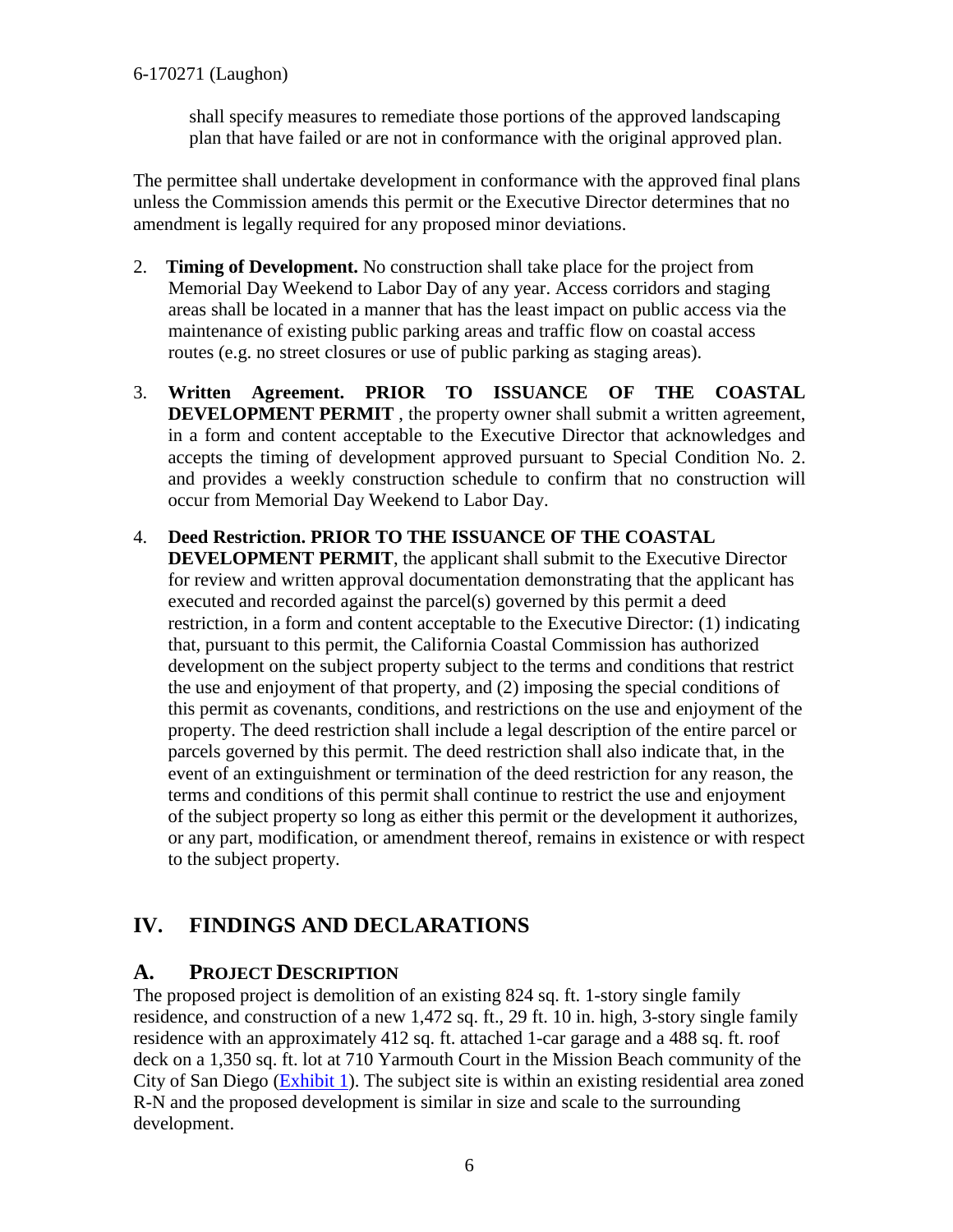The project site is located on the north side of Yarmouth Court, facing south [\(Exhibit 2\)](https://documents.coastal.ca.gov/reports/2017/9/w7b/w7b-9-2017-exhibits.pdf). In the Mission Beach neighborhood, the public right-of-way of the various courts and places, which are generally east-west running streets, as well as the yard setbacks of the adjacent properties comprise the community's public view corridors. Additionally, the public boardwalk – Ocean Front Walk – which runs north-south along the beach, serves not only as a highly popular public access way, but also serves as a public view corridor along the shoreline. Because the project is located between the first public road and the sea, there is the potential for the project to impact views to the shoreline from Mission Boulevard.

The Commission typically reviews projects to ensure that any new development does not encroach into the yard setback areas, which could impede public views to and along the ocean. Such encroachments could include structures and/or landscaping. As proposed, no structures are located in the view corridors [\(Exhibit 3\)](https://documents.coastal.ca.gov/reports/2017/9/w7b/w7b-9-2017-exhibits.pdf). There is potential for landscaping in the southern yard area to impede views west towards the ocean. To ensure that public views west towards the ocean are protected, **Special Condition 1** requires the applicant to submit final plans indicating that no structures will be located in the view corridor. In addition, Special Condition 1 requires the applicant to submit a final landscaping plan requiring all landscape and hardscape in the southern yard area to consist of low-lying materials not exceeding three feet in height.

Because the subject site is constrained and has limited access and space to accommodate construction activities and staging, demolition and construction activity could impede public access by occupying public parking spaces or blocking public right-of-ways with materials or debris. Therefore, **Special Conditions 2** prohibits any development during the peak summer months when public access could be impacted and **Special Condition 3** requires the property owner to submit a written agreement indicating the applicant acknowledges and accepts the construction timing limitations and will submit a weekly construction schedule to confirm. Finally, **Special Condition 4** requires recordation of the permit conditions against the property to ensure future property owners are aware of the above mentioned protections and conditions.

Since the existing structure was built in 1925, it is subject to the City of San Diego's review for historical significance. Section 143.0212 of the City's Land Development Code provides that the City shall determine the need for a site-specific survey for the purposes of obtaining a construction permit or development permit for development for any parcel containing a structure that is 45 or more years old. In this particular case, the structure is approximately 92 years old, but the City's Development Services did not find the structure to be eligible for historical designation and there is no evidence that the structure has historic value.

#### <span id="page-6-0"></span>**B. COMMUNITY CHARACTER/VISUAL QUALITY**

The development is located within an existing developed area and, as conditioned, will be compatible with the character and scale of the surrounding area and will not impact public views. Therefore, the Commission finds that the development, as conditioned, conforms to Section 30251 of the Coastal Act.